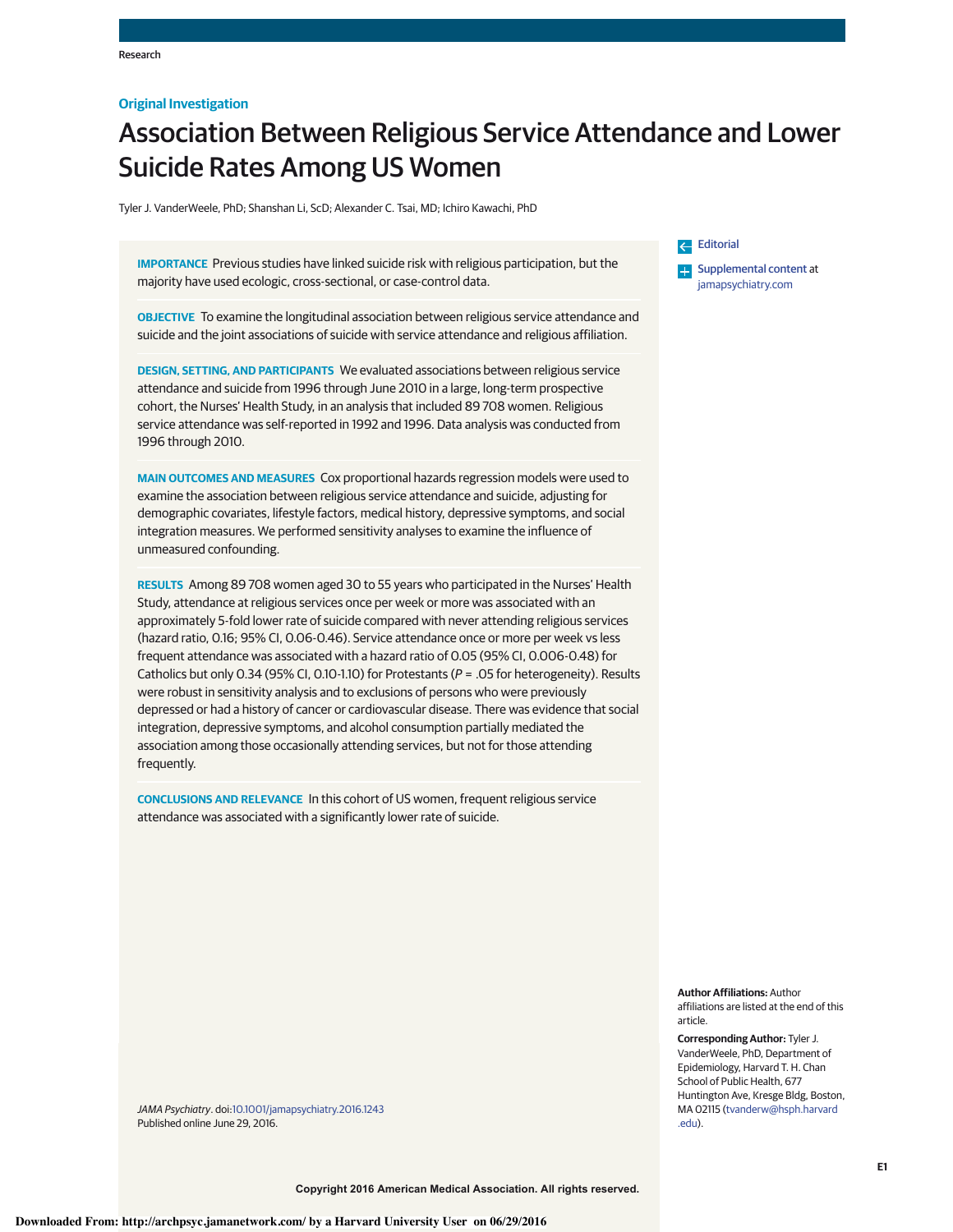S uicide is among the 10 leading causes of death in the<br>United States<sup>1</sup>: it is the fourth leading cause of death for<br>persons aged 18 to 65 years, and the risk increases later<br>in the risk increases later United States<sup>1</sup>: it is the fourth leading cause of death for in life.<sup>2-4</sup> Despite improvements in mental health, the suicide rate in the United States (12 per 100 000) is approximately the same as it was more than 100 years ago. $1-3$  The major world religions have traditions prohibiting suicide, and various forms of religious participation have been thought to be linked with reduced risk of suicide.<sup>4,5</sup> Empirical research on the topic was made prominent by the 1897 work *Suicide* by sociologist Emile Durkheim, who noted that, within Europe, suicide rates were higher in Protestant regions than Catholic regions. He attributed the lower suicide rates among Catholics to greater religious integration and less individual autonomy in beliefs.<sup>6</sup>

Although there have been numerous studies of the association between various forms of religious participation and suicide, $2,4-12$  most have serious methodological limitations. Many of the studies, including Durkheim's, used ecologic data and could not control for individual-level confounding<sup>13</sup>; many other studies use survey data but, as a result, can only examine suicidal ideation or suicide attempts<sup>10</sup> rather than suicide itself. The association between religious service attendance and suicide and ideation has also been studied using case-control designs.<sup>8</sup> Research with cohort designs is difficult owing to the relatively low baseline rate of suicide. To our knowledge, only 1 study to date has used cohort data to examine the association between religious service attendance and suicide itself,<sup>14</sup> but it was not able to control for depressive symptoms, which are related to both suicide and religious service attendance.<sup>2,4,15,16</sup>

Our objective was to examine the association between religious service attendance and suicide and the joint associations of suicide with service attendance and religious affiliation using the Nurses' Health Study, a large prospective cohort study among US women with repeated measurements of religious service attendance and detailed information on dietary, lifestyle, social, psychological, and medical risk factors.

## Methods

## Study Design

The Nurses' Health study began in 1976 and included 121 700 nurses aged 30 to 55 years from across the United States.<sup>17</sup> Information on lifestyle and medical history was collected using a questionnaire at baseline and every 2 years subsequently. In our study, follow-up for suicide began with the measure of religious service attendance in 1996 and continued until suicide, loss to follow-up, or the end of follow-up in June 2010. Participants who died before 1996 or did not reply to the 1996 questionnaire (n = 27 122) or who had data missing on 1996 religious service attendance (n = 7246) were excluded. Our study includes 89 708 participants with 1 528 538 person years. We identified 36 suicides during follow-up. The study protocol for the Nurses' Health Study was approved by the Brigham and Women's Hospital and Harvard School of Public Health Insti-

### **Key Points**

**Question** Is religious service attendance associated with lower risk of suicide among US women?

**Findings** In a long-term cohort study, women who attended religious services once or more per week had a 5-fold lower risk of subsequent suicide compared with women who never attended religious services; the inverse association of service attendance with suicide was stronger for Catholics than for Protestants.

**Meaning** Frequent religious service attendance was associated with substantially lower suicide risk among US women compared with women who never attended religious services.

tutional Review Boards. Study participants provided written informed consent.

Religious service attendance was self-reported in1992 and 1996. The questionnaire asked, "How often do you go to religious meetings or services?" Response categories included more than once a week, once a week, 1 to 3 times per month, less than once per month, never, or almost never. The primary exposure variable was attendance in 1996, with attendance in 1992 controlled for as a covariate to examine the associations between incident attendance and risk of suicide.

Deaths were identified by using state mortality files and the US National Death Index and by reports from next of kin. We defined suicide deaths using the *International Classification of Diseases, Eighth Revision* definition for suicide and selfinflicted injury (codes E950-E959), including suicide and selfinflicted poisoning by solid or liquid substances (E950), by gases in domestic use (E951), or by other gases and vapors (E952); suicide and self-inflicted injury by hanging, strangulation, and suffocation (E953), by submersion (E954), by firearms and explosives (E955), by cutting and piercing instruments (E956), by jumping (E957), or by other and unspecified means (E958); and late effects of self-inflicted injury (E959).

We selected covariates that were important predictors for both general health and suicide, including age (as a continuous variable); employment status (part-time, full-time, unemployed, or retired); family history of alcoholism (yes or no); body mass index (calculated as weight in kilograms divided by height in meters squared; <20, 20-24.9, 25-29.9, 30-34.9, or ≥35); physical activity (quintiles); caffeine intake (grams per day); alcohol intake (grams per day); smoking status (never, former, or current [1-14, 15-24, and≥25 cigarettes per day]); depressive symptoms (yes or no); history of type 2 diabetes, hypertension, cancer, or hypercholesterolemia (yes or no); family income (quintiles); live alone (yes or no); geographic region (North, South, or Midwest); religious service attendance in 1992 (never, less than once per week, or once or more per week); and the Berkman-Syme social integration score.<sup>18</sup> Social integration was derived using the following 6 components (excluding the service attendance component): marital status, other group participation, number of close friends, number of close relatives, number of close friends seen at least once per month, and number of close relatives seen at least once per month. Indicator variables were used for any missing covariate information for categorical variables, and median impu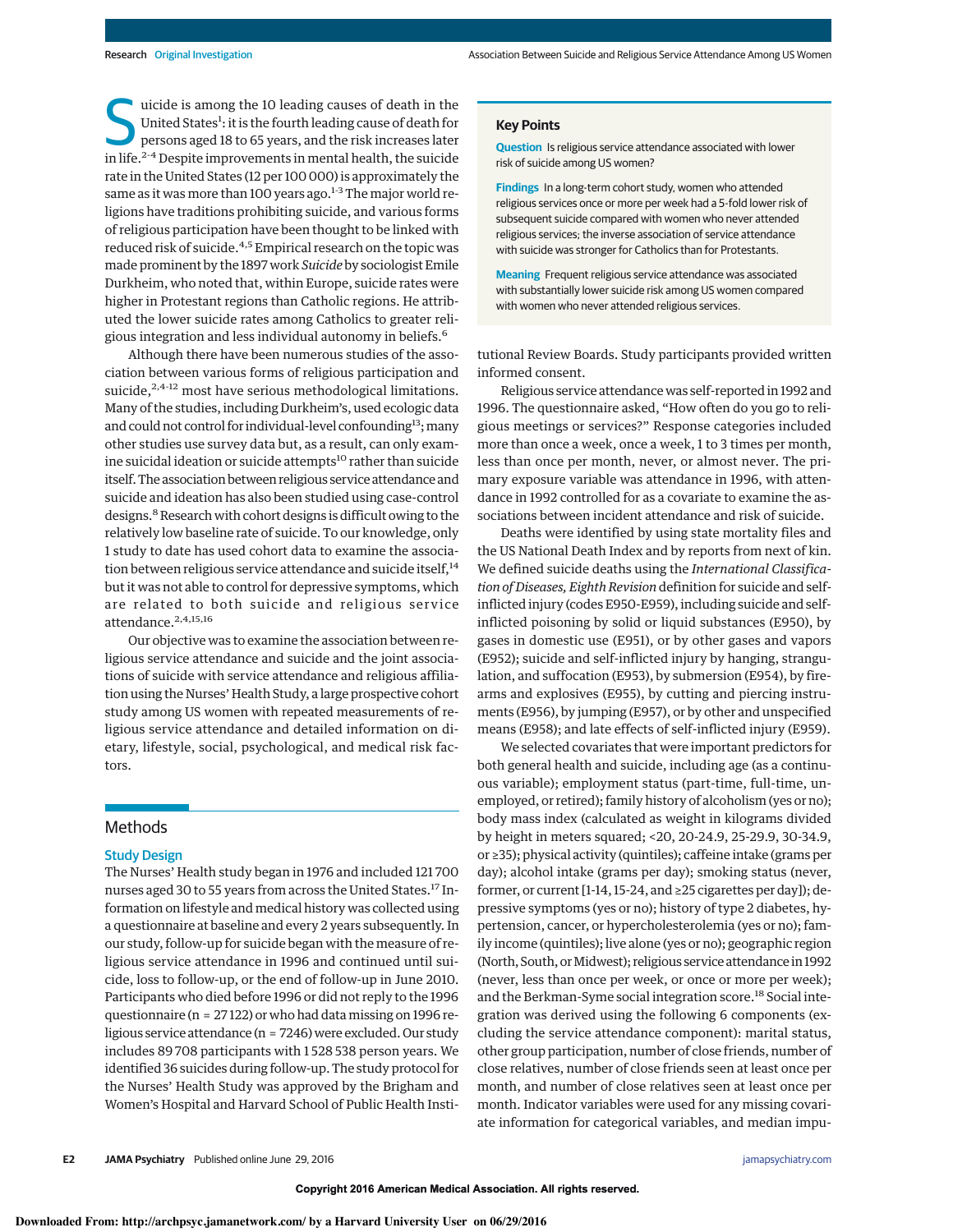tation was used for missing continuous covariates. Covariate measurements before the religious attendance exposure were taken as confounders, and the first available measurements subsequent to religious attendance exposures were taken as mediators. For mediators, we considered depressive symptoms in 2000 measured using the Center for Epidemiologic Studies Depression-10 Scale,<sup>19</sup> alcohol consumption in 1998, and social integration in 2000.

## Statistical Analysis

We examined the association of religious service attendance with suicide using multivariable Cox proportional hazards regression models. We calculated hazard ratios (HRs) and their 95% CIs, comparing frequency of religious service attendance (once or more per week or less than once per week) vs never attending. To accommodate the relatively small number of events, we also used exact logistic regression as a sensitivity analysis, which was developed to address small numbers of events,<sup>20</sup> and adjusted for depressive symptoms and social support. We further stratified the analysis by religious affiliation (Catholic vs Protestant).

We applied mediation analysis methods<sup>21,22</sup> to examine proportions of the association between religious service attendance in 1996 and subsequent suicide that were mediated by depressive symptoms, alcohol intake, and social integration. Methods for mediation assume that baseline covariates suffice to control for exposure-outcome, mediator-outcome, and exposure-mediator confounding.

We conducted several sensitivity analyses to assess the robustness of the results. To minimize the influence of reverse causation, we additionally performed further analyses by excluding women who were depressed in 1996 (score of ≤52 on the 5-item Mental Health Inventory, self-reported depressive symptoms, or use of an antidepressant) and women who, in 1996, had a history of cancer (except nonmelanoma skin cancer) or a cardiovascular condition (myocardial infarction, coronary artery bypass graft surgery, percutaneous transluminal coronary angioplasty, or stroke). We used sensitivity analysis to assess how substantial any unmeasured confounding would need to be to explain the observed associations.<sup>23,24</sup> All statistical analyses were performed from 1996 through 2010 using the SAS Unix system (SAS Institute Inc).

# Results

Among 89 708 women at the 1996 baseline, 17 028 attended more than once per week, 36 488 attended once per week, 14 548 attended less than once per week, and 21 644 never attended (Table 1). Most study participants were Catholic or Protestant. Women who attended religious services frequently were less likely to use an antidepressant (Table 1). They were also less likely to be current smokers and more likely to be married. There were 36 suicide events during follow-up, with suicide incidence declining with increasing religious service attendance (Figure; eTable 1 in the Supplement).

Using a multivariable Cox proportional hazards regression model, compared with women who never attended religious services, women who attended religious services once per week or more in 1996 had an approximately 5-fold lower rate of suicide (adjusted HR,0.16;95% CI,0.06-0.45) (Table 2). When further adjustment was made for the social integration score (other than religious service attendance), the HR was essentially unchanged (0.16; 95% CI, 0.06-0.46). Results were also similar after excluding participants who were depressed in 1996 as defined by a score of 52 or less on the 5-item Mental Health Inventory, self-reported depressive symptoms, or use of antidepressants or after excluding those who had a history of cancer or of a cardiovascular condition in 1996 (eTable 2 in the Supplement). The odds ratio from exact logistic regression to address the small number of suicide eventswas likewise similar (0.17; 95% CI, 0.06-0.44). Results were also similar across strata of attendance in 1992 (eTable 3 in the Supplement).

Even after contemporaneous adjustment in 1996 for all other individual components of the social integration score, the association between religious service attendance when comparing once or more per week vs less often was similar and substantial (HR, 0.17; 95% CI, 0.07-0.47), and was larger than the effect size for a 1-SD change in social integration score, either with religious service attendance excluded (HR, 0.82; 95% CI, 0.52-1.28) or included (HR, 0.67; 95% CI, 0.41-1.10). When using amedian split dichotomization, the effect size for religious service attendance was also larger than that of any other single component of the social integration score (eTable 4 in the Supplement). The effect size for religious service attendance was similar to or larger in magnitude than that of every other covariate in the adjusted model (eTable 5 in the Supplement).

For an unmeasured confounder to explain the HR estimate of 0.16 (95% CI, 0.06-0.46), the unmeasured confounder would have to both increase the likelihood of religious service attendance and decrease the likelihood of suicide by 12-fold above and beyond the measured confounders; weaker confounding would not suffice. To bring the estimate's upper confidence limit of 0.46 above 1.0, the unmeasured confounder would still have to both increase the likelihood of religious service attendance and decrease the likelihood of suicide by 3.7-fold above and beyond the measured confounders.

There was evidence that the association between religious service attendance and suicide differed between Catholic and Protestant participants: the religious service attendance HR for Catholics for attending once per week or more vs less often was 0.05 (95% CI, 0.006-0.48), which was approximately 7-fold smaller than the analogous hazard for Protestants (HR, 0.34; 95% CI, 0.10-1.10) (*P* = .05 for heterogeneity) (Table 3).

We used mediation analysis to investigate whether depressive symptoms in2000, alcohol consumption in1998, and subsequent social integration score in 2000 mediated the association between religious service attendance and suicide. No single mediator seemed to explain much of the association (Table 4). When adjustment was made for depressive symptoms, alcohol consumption, and social integration score together, the HR for those attending religious services less than once per week vs not at all changed from 0.85 (95% CI, 0.36-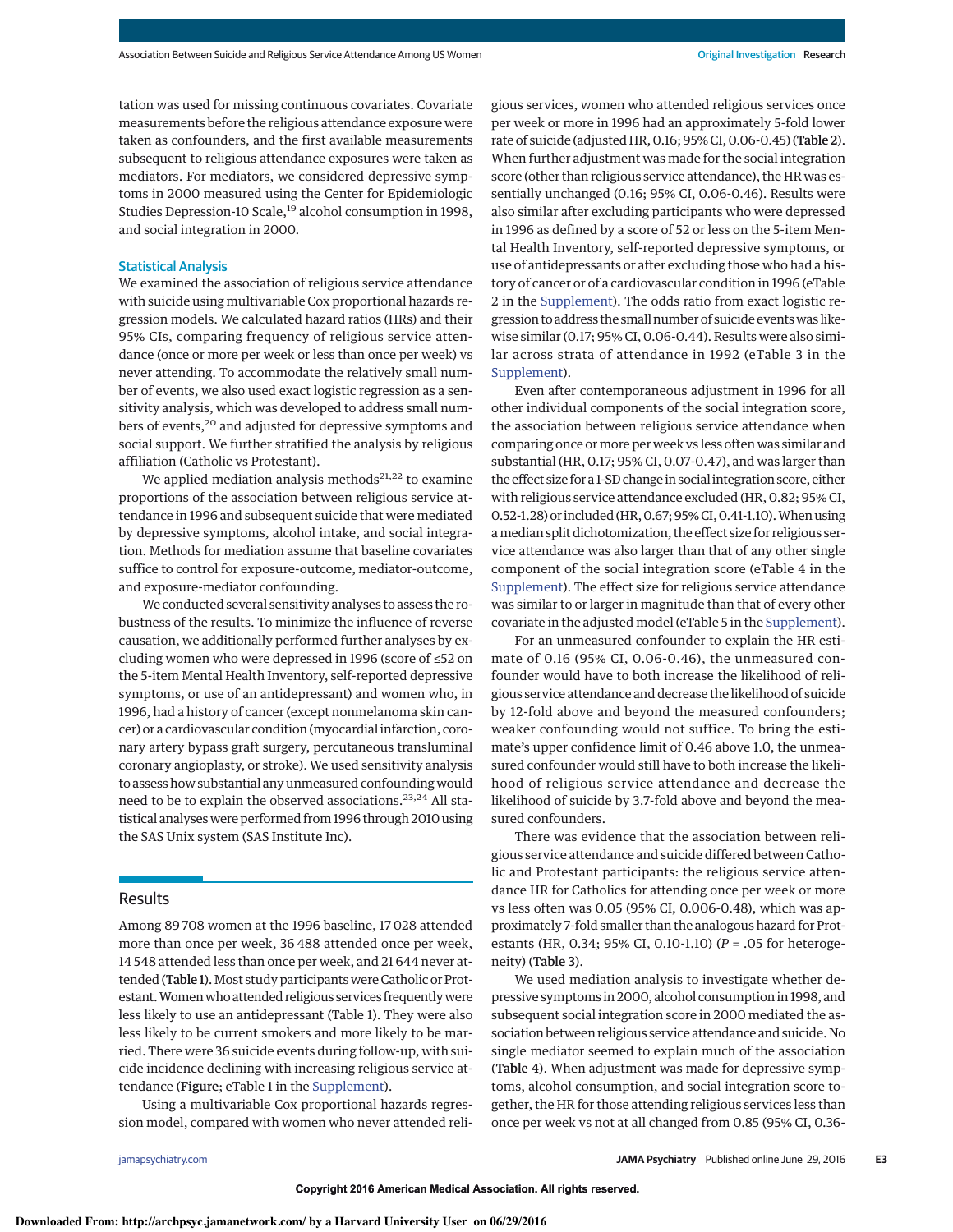Table 1. Age-Adjusted Baseline Characteristics of Participants in the Nurses' Health Study by Religious Service Attendance in 1996

|                                                                                                | Religious Service Attendance in 1996 <sup>a</sup> |                                                    |                               |                                             |
|------------------------------------------------------------------------------------------------|---------------------------------------------------|----------------------------------------------------|-------------------------------|---------------------------------------------|
| Characteristic                                                                                 | <b>Never</b><br>$(n = 21644)$                     | <b>Less Than Once</b><br>per Week<br>$(n = 14548)$ | Once per Week<br>(n = 36 488) | More Than Once<br>per Week<br>$(n = 17028)$ |
| Age, mean (SD), y                                                                              | 61.5(7.1)                                         | 61.2(7.3)                                          | 62.4(7.1)                     | 63.5(6.9)                                   |
| White race/ethnicity                                                                           | 21 189 (97.9)                                     | 14 112 (97.0)                                      | 35 649 (97.7)                 | 16 500 (96.9)                               |
| <b>Employment status</b>                                                                       |                                                   |                                                    |                               |                                             |
| Not employed outside the home or retired                                                       | 5736 (26.5)                                       | 3492 (24.0)                                        | 9633 (26.4)                   | 4955 (29.1)                                 |
| Employed part-time                                                                             | 3290 (15.2)                                       | 2750 (18.9)                                        | 7407 (20.3)                   | 3593 (21.1)                                 |
| Employed full-time                                                                             | 9134 (42.2)                                       | 5921 (40.7)                                        | 13 865 (38.0)                 | 5926 (34.8)                                 |
| Missing                                                                                        | 3485 (16.1)                                       | 2386 (16.4)                                        | 5546 (15.2)                   | 2537 (14.9)                                 |
| Family history of alcoholism                                                                   | 4589 (21.2)                                       | 2720 (18.7)                                        | 6750 (18.5)                   | 3235 (19.0)                                 |
| BMI, mean (SD)                                                                                 | 26.4(5.5)                                         | 26.6(5.2)                                          | 26.4(5.0)                     | 26.5(5.1)                                   |
| Physical activity, mean (SD), METs/wk                                                          | 19.8 (24.5)                                       | 20.4 (24.8)                                        | 19.5 (24.4)                   | 19.6 (24.2)                                 |
| Intake, mean (SD), g/d                                                                         |                                                   |                                                    |                               |                                             |
| Alcohol                                                                                        | 6.7(11.2)                                         | 5.3(9.0)                                           | 4.6(8.3)                      | 3.4(7.3)                                    |
| Caffeine                                                                                       | 266.3 (214.5)                                     | 249.6 (204.8)                                      | 237.4 (204.6)                 | 216.2 (199.7)                               |
| Smoking status                                                                                 |                                                   |                                                    |                               |                                             |
| Never                                                                                          | 7272 (33.6)                                       | 5921 (40.7)                                        | 17 003 (46.6)                 | 9808 (57.6)                                 |
| Former                                                                                         | 9870 (45.6)                                       | 6488 (44.6)                                        | 15 544 (42.6)                 | 6232 (36.6)                                 |
| Current, cigarettes/d                                                                          |                                                   |                                                    |                               |                                             |
| $1 - 14$                                                                                       | 1558 (7.2)                                        | 917 (6.3)                                          | 1861 (5.1)                    | 494 (2.9)                                   |
| $15 - 24$                                                                                      | 1883 (8.7)                                        | 887 (6.1)                                          | 1496 (4.1)                    | 375 (2.2)                                   |
| $\geq$ 25                                                                                      | 1039 (4.8)                                        | 349 (2.4)                                          | 547 (1.5)                     | 119(0.7)                                    |
| History                                                                                        |                                                   |                                                    |                               |                                             |
| Hypertension                                                                                   | 7575 (35.0)                                       | 5019 (34.5)                                        | 12 151 (33.3)                 | 5670 (33.3)                                 |
| <b>Diabetes</b>                                                                                | 1234 (5.7)                                        | 800 (5.5)                                          | 1934 (5.3)                    | 868 (5.1)                                   |
| Hypercholesterolemia                                                                           | 9632 (44.5)                                       | 6532 (44.9)                                        | 16 5 6 (45.4)                 | 7714 (45.3)                                 |
| Antidepressant use                                                                             | 1840 (8.5)                                        | 1135 (7.8)                                         | 2335 (6.4)                    | 1124 (6.6)                                  |
| Religious service attendance more than once<br>per week in 1992                                | 498 (2.3)                                         | 1353 (9.3)                                         | 19813 (54.3)                  | 3865 (22.7)                                 |
| Married                                                                                        | 16 969 (78.4)                                     | 11667 (80.2)                                       | 30869 (84.6)                  | 14 304 (84.0)                               |
| Close friends seen once per mo, mean (SD),<br>No.                                              | 2.7(1.0)                                          | 2.9(1.0)                                           | 3.0(1.0)                      | 3.2(1.1)                                    |
| Close friends, mean (SD), No.                                                                  | 3.2(1.2)                                          | 3.4(1.1)                                           | 3.5(1.2)                      | 3.6(1.2)                                    |
| Close relatives seen once per mo, mean (SD),<br>No.                                            | 2.1(1.0)                                          | 2.4(1.1)                                           | 2.5(1.1)                      | 2.5(1.2)                                    |
| Close relatives, mean (SD), No.                                                                | 2.9(1.3)                                          | 3.2(1.3)                                           | 3.3(1.3)                      | 3.4(1.3)                                    |
| Social integration index score without<br>religious service attendance component,<br>mean (SD) | 4.7(2.7)                                          | 5.4(2.7)                                           | 5.8(2.7)                      | 6.3(2.8)                                    |
| Religious group                                                                                |                                                   |                                                    |                               |                                             |
| Catholic                                                                                       | 6363 (29.4)                                       | 4117 (28.3)                                        | 19594 (53.7)                  | 6999 (41.1)                                 |
| Protestant                                                                                     | 13 354 (61.7)                                     | 8932 (61.4)                                        | 15 544 (42.6)                 | 8786 (51.6)                                 |
| Ashkenazi Jewish                                                                               | 822 (3.8)                                         | 946 (6.5)                                          | 219(0.6)                      | 51(0.3)                                     |
| Eastern (eg, Buddhist, Hindu)                                                                  | 65(0.3)                                           | 44 (0.3)                                           | 0                             | 17(0.1)                                     |
| Muslim                                                                                         | $\mathbf{0}$                                      | $\pmb{0}$                                          | 0                             | 0                                           |
| Other religious heritage                                                                       | 519(2.4)                                          | 189 (1.3)                                          | 365 (1.0)                     | 187(1.1)                                    |
| Live alone                                                                                     | 2511 (11.6)                                       | 1600 (11.0)                                        | 3320 (9.1)                    | 1686 (9.9)                                  |
| Geographic region                                                                              |                                                   |                                                    |                               |                                             |
| North                                                                                          | 7813 (36.1)                                       | 5223 (35.9)                                        | 12917 (35.4)                  | 5483 (32.2)                                 |
| South                                                                                          | 2835 (13.1)                                       | 1586 (10.9)                                        | 3430 (9.4)                    | 2299 (13.5)                                 |
| Midwest                                                                                        | 8463 (39.1)                                       | 5965 (41.0)                                        | 15 872 (43.5)                 | 7271 (42.7)                                 |
| Other                                                                                          | 2532 (11.7)                                       | 1775 (12.2)                                        | 4269 (11.7)                   | 1975 (11.6)                                 |
| Family income, mean (SD), dollars/y                                                            | 67 510.5<br>(27282.5)                             | 67124.0<br>(27210.2)                               | 63068.7<br>(23926.4)          | 61 307.5<br>(23963.9)                       |

Abbreviations: BMI, body mass index (calculated as weight in kilograms divided by height in meters squared); MET, metabolic equivalent.

<sup>a</sup> Data are presented as number (percentage) of patients unless otherwise indicated. Values are standardized to the age distribution of the study population.

**E4 JAMA Psychiatry** Published online June 29, 2016 **(Reprinted)** jamapsychiatry.com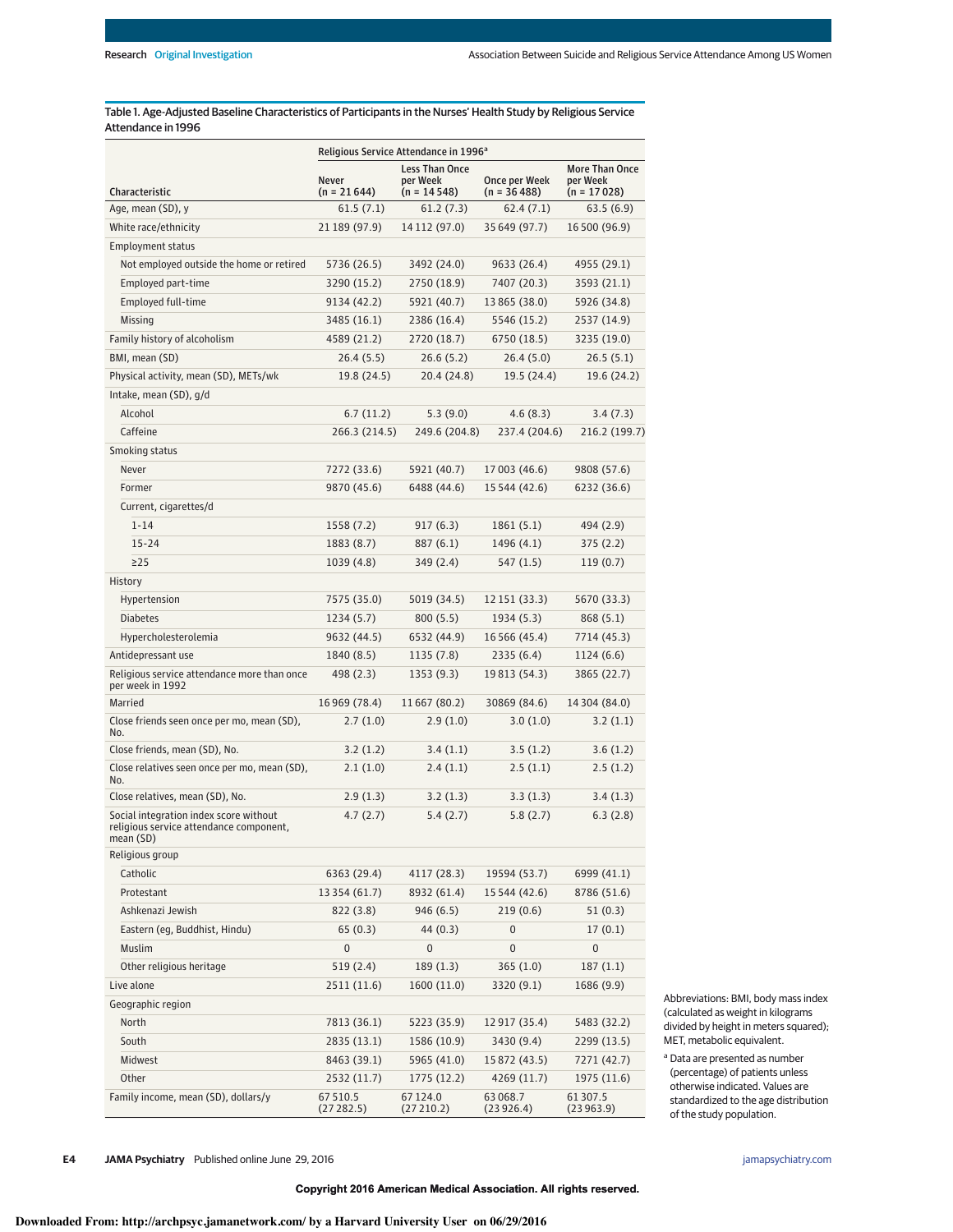Figure. Suicide Incidence From 1996 to 2010 by Frequency of Religious Service Attendance in 1996



Patterns of suicide incidence per 100 000 person-years by religious service attendance for Protestants, Catholics, and overall.

2.00) to 0.94 (95% CI, 0.40-2.23), accounting for about half

of the association; however, for those attending religious services more than once per week vs not at all, the HR remained essentially unchanged (0.16; 95% CI, 0.06-0.46) (Table 4).

## **Discussion**

In this large prospective cohort of 89 708 US nurses with 1 528 538 person-years of follow-up, we found a substantial inverse association between frequent religious service attendance and risk of suicide. Compared with women who had never attended religious services, women who attended religious services once or more per week had a more than 5-fold lower risk of suicide; results were robust across various exclusions, methods of analysis, and in sensitivity analysis.

Our results are consistent with other literature suggesting an inverse association between religious participation and suicide.<sup>7-14</sup> In contrast to other studies, however, we used longitudinal cohort data rather than cross-sectional or ecologic data; wemade extensive adjustment for confounding; we were

Table 2. Multivariable Adjusted Hazard Ratios for Suicide Events (1996-2010) by Frequency of Religious Service Attendance in 1996<sup>a</sup>

|                                                                                                                | Religious Service Attendance in 1996 |                            |                          |  |
|----------------------------------------------------------------------------------------------------------------|--------------------------------------|----------------------------|--------------------------|--|
| Adjustment                                                                                                     | <b>Never</b>                         | Less Than Once per<br>Week | Once or More per<br>Week |  |
| Total, No.                                                                                                     | 18                                   | 11                         |                          |  |
| Hazard ratio adjusted for age                                                                                  | 1 [Reference]                        | $0.91(0.43-1.94)$          | $0.15(0.06-0.37)$        |  |
| Hazard ratio adjusted for age, lifestyle<br>demographic variables, and religious<br>service attendance in 1992 | 1 [Reference]                        | $0.88(0.38-2.07)$          | $0.16(0.06-0.45)$        |  |
| Hazard ratio further adjusted for<br>other aspects of social integration in<br>1992                            | 1 [Reference]                        | $0.85(0.36-2.00)$          | $0.16(0.06-0.46)$        |  |

<sup>a</sup> For the covariates for which the multivariable model adjusted for, see the Methods section.

### Table 3. Joint Associations Between Religious Service Attendance in 1996 and Protestant vs Catholic Identity<sup>a,b</sup>

| <b>Frequency of Religious</b><br><b>Service Attendance</b>      | Protestant  |                   | Catholic    |                         |
|-----------------------------------------------------------------|-------------|-------------------|-------------|-------------------------|
|                                                                 | Event/Years | HR (95% CI)       | Event/Years | HR (95% CI)             |
| Never or less than once<br>per wk                               | 14/260486   | 1 [Reference]     | 8/129 319   | $0.97(0.38 -$<br>2.46)  |
| Once per wk or more                                             | 5/292735    | $0.34(0.10-1.10)$ | 1/322 692   | $0.05(0.006 -$<br>0.45) |
| Service attendance<br>within strata of<br>religious affiliation |             | $0.34(0.10-1.10)$ |             | $0.05(0.006-0.48)$      |

Abbreviation: HR, hazard ratio.

<sup>a</sup> For the covariates for which the multivariable model adjusted for, see the Methods section.

<sup>b</sup> *P* value for multiplicative interaction, *P* = .05. Relative excess risk due to interaction, HR, −0.26 (95% CI, −1.33 to 0.81); *P* = .63 for additive interaction.

Abbreviation: HR, hazard ratio. <sup>a</sup> For the covariates for which the multivariable model adjusted for, see the Methods section. <sup>b</sup> From the last row of Table 2. <sup>c</sup> The mediator of social integration score in 2000 was modeled as >3 vs

 $\leq$ 3. Median level = 3. <sup>d</sup> The mediator of alcohol

 $level = 0.9 g/d.$ <sup>e</sup> The mediator of depressive symptoms or antidepressant use in 2000 was modeled as yes vs no.

Table 4. Adjustment for Potential Mediators for the Association Between Religious Service Attendance in 1996 and Suicide<sup>a</sup>

|                                                                                                                               | Religious Service Attendance in 1996, HR (95% CI) |                            |                          |
|-------------------------------------------------------------------------------------------------------------------------------|---------------------------------------------------|----------------------------|--------------------------|
| Adiustment                                                                                                                    | <b>Never</b>                                      | Less Than Once per<br>Week | Once or More per<br>Week |
| Multivariable adjusted model <sup>b</sup>                                                                                     | 1 [Reference]                                     | $0.85(0.36-2.00)$          | $0.16(0.06-0.46)$        |
| Further adjusted for mediators                                                                                                |                                                   |                            |                          |
| Social integration score in 2000 <sup>c</sup>                                                                                 | 1 [Reference]                                     | $0.85(0.36-2.02)$          | $0.16(0.06-0.46)$        |
| Alcohol consumption in 1998 <sup>d</sup>                                                                                      | 1 [Reference]                                     | $0.86(0.36-2.05)$          | $0.16(0.06-0.45)$        |
| Depressive symptoms or<br>antidepressant use in 2000 <sup>e</sup>                                                             | 1 [Reference]                                     | $0.92(0.39-2.17)$          | $0.17(0.06-0.48)$        |
| Alcohol consumption in 1998, social<br>integration score in 2000, and<br>depressive symptoms or<br>antidepressant use in 2000 | 1 [Reference]                                     | $0.94(0.40-2.23)$          | $0.16(0.06-0.46)$        |

consumption in 1998 was modeled as >0.9  $g/d$  vs  $\leq$ 0.9/d. Median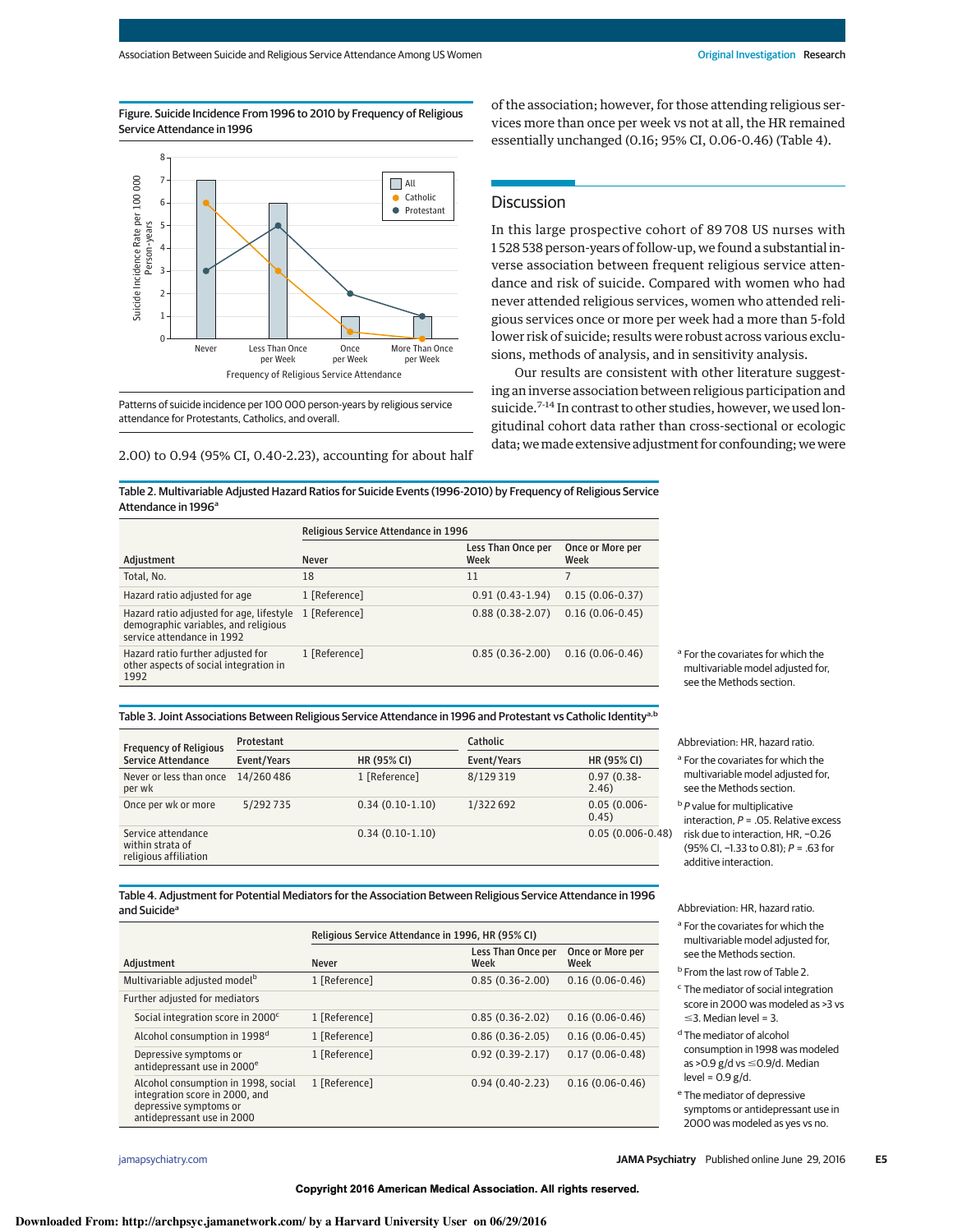able to examine incident rather than prevalent religious service attendance by controlling for past attendance; andwewere able to examine suicide itself rather than suicidal ideation or suicide attempts. We were also able to control for depressive symptoms, which are related to both suicide and service attendance.<sup>15,16</sup> Although other aspects of social integration are also associated with reduced rates of suicide,<sup>25,26</sup> when we compared the effect size of religious service attendance with social integration components, it was religious service attendance itself that seemed most prominent among these associations. Subsequent social support seemed to mediate little of the association between religious service attendance and suicide.

In examining the potential pathways from religious service attendance to suicide, depressive symptoms, social integration, and alcohol consumption seem to explain some of the association for those attending less than once perweek but little of the association for those attending once per week or more. The mediation estimates were limited by the potential for suicide to occur before the mediators were measured and by the use of mediators measured at a single point in time. Nevertheless, the evidence seems to indicate an association independent of these pathways. It is likely that religious service attendance is itself associated with the belief that suicide is wrong and that this belief may be the primary pathway. This hypothesis has been proposed previously with some preliminary empirical evidence to support it. $12,27$  Religious reasons sometimes given for prohibitions against suicide include the following: life being a gift from God, suicide being against the natural order, suicide causing injury to the community, suicide encouraging others to follow a similar course, and death being this life's greatest evil.<sup>28,29</sup> That most of the association in our analysis was not explained by depressive symptoms, alcohol consumption, or social integration is consistent with moral beliefs being the dominant pathway. Future research could also examine other potential mediators, such as hopelessness or the meaning and purpose in life.

Our results suggested that the inverse association of religious service attendance with suicide was stronger for Catholics than Protestants. The result is of historic and sociological significance since, in the 1897 work *Suicide*—a book that both strongly influenced research on religion and health and shaped the discipline of sociology itself-Durkheim<sup>6</sup> had noted that, within Europe, suicide rates were higher in Protestant than Catholic regions. Durkheim's analysis, and many since, used ecologic data and has thus been criticized on these grounds.4,7,<sup>30</sup> Although Durkheim's analysis was replicated using individual-level data in Switzerland with similar results,<sup>11</sup> our analyses suggest that the lower suicide rates among Catholics vs Protestants may in fact apply only to those regularly attending religious services, with the inverse association between service attendance and suicide was stronger for Catholics than for Protestants.

Although the Nurses' Health Study was not targeted to a particular religious group, the study sample in fact consists mainly of white Christians and entirely of US female nurses. The suicide rate in our sample was about half of that on average among US women.<sup>2</sup> Our results might thus not be generalizable to the general US population, to men, to other races, to other countries, or to areas with limited religious freedom.<sup>31</sup> Our results are consistent with previous research among African American individuals on suicidal ideation and behaviors,32,<sup>33</sup> although suicide rates are in general lower among African American individuals,<sup>2</sup> and patterns across religious denominations may also differ for African American individuals.

Although religious service attendance has commonly been used in previous published studies and tends to be the strongest religious predictor of health, $4$  religiosity is multidimensional, and different aspects of religion and spirituality may therefore be differently associated with suicide. Data on religious service attendance were collected through a selfreported questionnaire and, moreover, may be subject to measurement error and possible overreporting, although the relative ordering of frequency might still be preserved. Further research could examine other religious practices, mindfulness practices, other aspects of spirituality and religiosity, other race/ethnic and demographic groups, and other forms of social participation.

Our study made use of observational data. Although we adjusted for major confounders regarding the association between religious service attendance and suicide, the results may still be subject to unmeasured confounding by personality, impulsivity, feelings of hopelessness, or other cognitive factors. However, in sensitivity analysis, for an unmeasured confounder to explain the effect of religious service attendance on suicide, it would have to both increase the likelihood of religious service attendance and decrease the likelihood of suicide by greater than 10-fold above and beyond the measured covariates. Such substantial confounding by unmeasured factors seems unlikely, given adjustment for an extensive set of covariates and the known risk factor associations for suicide.<sup>34,35</sup>The results comparing Catholic and Protestant participants could also be subject to differential misclassification of suicide by affiliation,<sup>36</sup> with Catholics potentially underreporting suicide events owing to suicide being considered a mortal sin. Suicide events were identified using the US National Death Index as well as reports from next of kin. In some cases, suicide events may be missed if the family members choose not to share. Although such misclassification might affect comparisons between Catholics and Protestants, it may be less likely to affect hazard ratios for religious service attendance within strata of affiliation. Our results were based on a relatively small number of events, which can make modeling difficult; however, results were similar when using an exact logistic regression technique intended to address small event numbers. The small number of events also creates considerable uncertainty in the religious service attendance estimates stratified by affiliation.

Our study was intended to overcomemethodological limitations in previous research. Strengths of our study include a large sample size, long duration of follow-up, a prospective cohort study design, repeated measures of religious service attendance, and extensive control for confounding.We have clear temporality of the covariates, exposure, and outcome.We were able to adjust for baseline religious service attendance level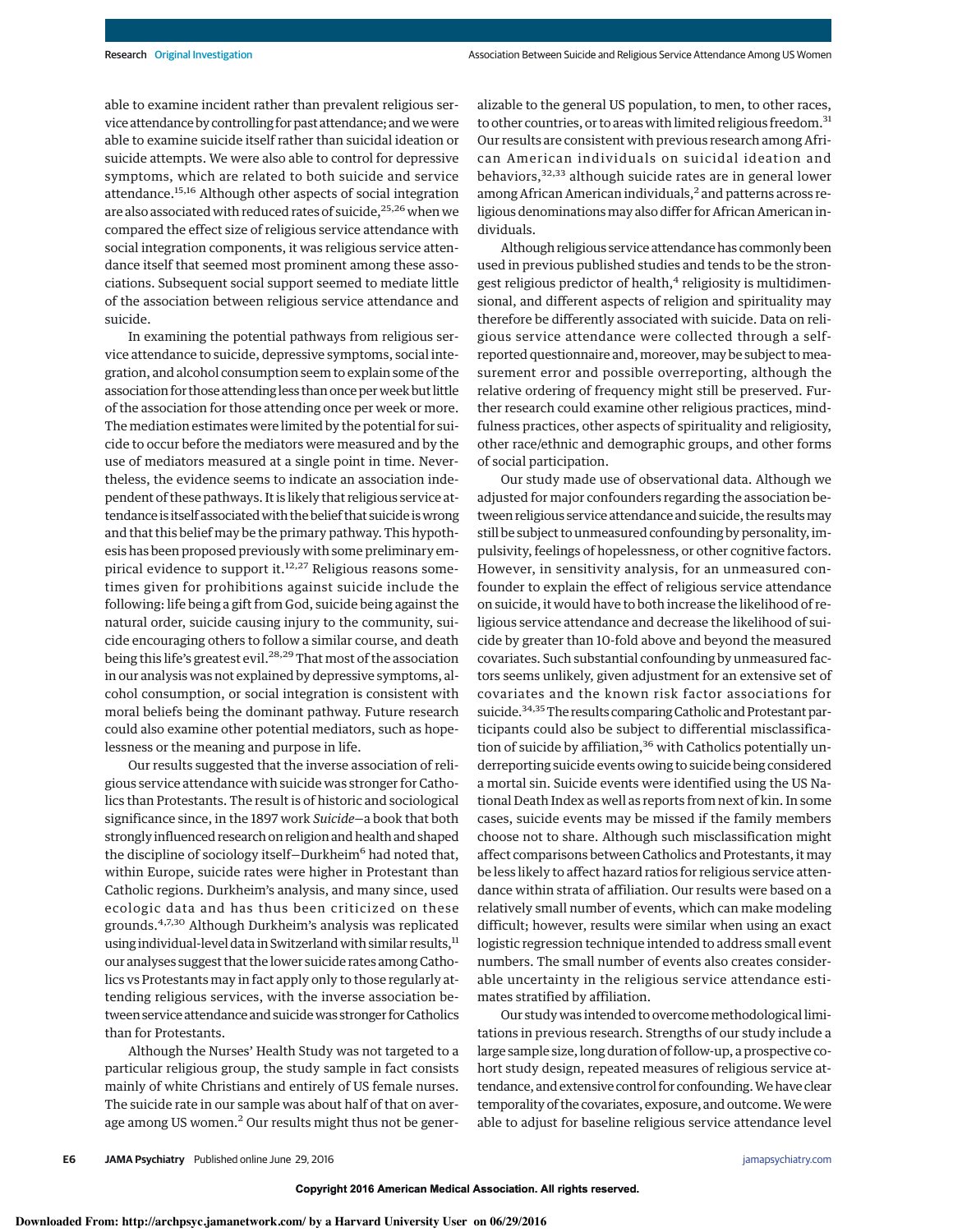to avoid reverse causation and to estimate the effect of incident exposure; we were also able to adjust for depressive symptoms and social support as potential confounders.

## **Conclusions**

In this large, prospective, long-term cohort study of US women, frequent religious service attendance was associated with sub-

#### **ARTICLE INFORMATION**

**Submitted for Publication:** March 10, 2016; final revision received April 19, 2016; accepted April 22, 2016.

**Published Online:** June 29, 2016. doi:10.1001/jamapsychiatry.2016.1243.

**Author Affiliations:** Department of Epidemiology, Harvard T. H. Chan School of Public Health, Boston, Massachusetts (VanderWeele, Li); Department of Biostatistics, Harvard T. H. Chan School of Public Health, Boston, Massachusetts (VanderWeele); Program on Integrative Knowledge and Human Flourishing, Institute of Quantitative Social Science, Harvard University, Cambridge, Massachusetts (VanderWeele); Center for Global Health, Massachusetts General Hospital, Boston (Tsai); Harvard Center for Population and Development Studies, Cambridge, Massachusetts (Tsai); Mbarara University of Science and Technology, Mbarara, Uganda (Tsai); Department of Social and Behavioral Sciences, Harvard T. H. Chan School of Public Health, Boston, Massachusetts (Kawachi).

**Author Contributions:** Drs VanderWeele and Li had full access to all the data in the study and take responsibility for the integrity of the data and the accuracy of the data analysis.

*Study concept and design:* VanderWeele. *Acquisition, analysis, or interpretation of data:* All authors.

*Drafting of the manuscript:* VanderWeele, Li. *Critical revision of the manuscript for important intellectual content:* All authors. *Statistical analysis:* VanderWeele, Li. *Obtained funding:* VanderWeele. *Study supervision:* VanderWeele.

**Conflict of Interest Disclosures:** None reported.

**Funding/Support:** The Nurses' Health Study was funded by grant UM1 CA186107 from the National

Institutes of Health. The analysis and paper was supported by a research grant from the Templeton Foundation.

**Role of the Funder/Sponsor:** The funding sources played no role in the design and conduct of the study; collection, management, analysis, and interpretation of the data; preparation, review, or approval of the manuscript; and decision to submit the manuscript for publication.

#### **REFERENCES**

**1**. Jones DS, Podolsky SH, Greene JA. The burden of disease and the changing task of medicine. *N Engl J Med*. 2012;366(25):2333-2338.

**2**. Nock MK, Borges G, Bromet EJ, Cha CB, Kessler RC, Lee S. Suicide and suicidal behavior. *Epidemiol Rev*. 2008;30(1):133-154.

**3**. Kachur SP, Potter LB, James SP, Powell KE. *Suicide in the United States 1980-1992.* Atlanta, GA: US Dept of Health and Human Services, Public Health Service, Centers for Disease Control and Prevention; 1995.

**4**. Koenig HG. *Handbook of Religion and Health*. 2nd ed. New York, NY: Oxford University Press; 2012.

**5**. Gearing RE, Lizardi D. Religion and suicide. *J Relig Health*. 2009;48(3):332-341.

**6**. Durkheim E. *Suicide: A Study in Sociology.* 1st Free Press paperback ed. New York, NY: Free Press; 1966.

**7**. Stack S. Suicide: a 15-year review of the sociological literature: part II: modernization and social integration perspectives. *Suicide Life Threat Behav*. 2000;30(2):163-176.

**8**. Nisbet PA, Duberstein PR, Conwell Y, Seidlitz L. The effect of participation in religious activities on suicide versus natural death in adults 50 and older. *J Nerv Ment Dis*. 2000;188(8):543-546.

**9**. Thompson MP, Ho CH, Kingree JB. Prospective associations between delinquency and suicidal behaviors in a nationally representative sample. *J Adolesc Health*. 2007;40(3):232-237.

**10**. Rasic DT, Belik SL, Elias B, Katz LY, Enns M, Sareen J; Swampy Cree Suicide Prevention Team. Spirituality, religion and suicidal behavior in a nationally representative sample.*J Affect Disord*. 2009;114(1-3):32-40.

**11**. Spoerri A, Zwahlen M, Bopp M, Gutzwiller F, Egger M; Swiss National Cohort Study. Religion and assisted and non-assisted suicide in Switzerland: national cohort study. *Int J Epidemiol*. 2010;39(6): 1486-1494.

**12**. Dervic K, Oquendo MA, Grunebaum MF, Ellis S, Burke AK, Mann JJ. Religious affiliation and suicide attempt. *Am J Psychiatry*. 2004;161(12):2303-2308.

**13**. Wray M, Colen C, Pescosolido B. The sociology of suicide. *Annu Rev Sociol*. 2011;37:505-528. doi:10 .1146/annurev-soc-081309-150058.

**14**. Kleiman EM, Liu RT. Prospective prediction of suicide in a nationally representative sample: religious service attendance as a protective factor. *Br J Psychiatry*. 2014;204:262-266.

**15**. Harris EC, Barraclough B. Suicide as an outcome for mental disorders: a meta-analysis. *Br J Psychiatry*. 1997;170:205-228.

**16**. Maselko J, Hayward RD, Hanlon A, Buka S, Meador K. Religious service attendance and major depression: a case of reverse causality? *Am J Epidemiol*. 2012;175(6):576-583.

**17**. Colditz GA, Hankinson SE. The Nurses' Health Study: lifestyle and health among women. *Nat Rev Cancer*. 2005;5(5):388-396.

**18**. Berkman LF, Syme SL. Social networks, host resistance, and mortality: a nine-year follow-up

study of Alameda County residents. *Am J Epidemiol*.

stantially lower suicide risk. Our results do not imply that health care providers should prescribe attendance at religious services. However, for patients who are already religious, service attendance might be encouraged as a form of meaningful social participation. Religion and spirituality may be an underappreciated resource that psychiatrists and clinicians

1979;109(2):186-204.

could explore with their patients, as appropriate.

**19**. Andresen EM, Malmgren JA, Carter WB, Patrick DL. Screening for depression in well older adults: evaluation of a short form of the CES-D (Center for Epidemiologic Studies Depression Scale). *Am J Prev Med*. 1994;10(2):77-84.

**20**. Hosmer DW, Lemeshow S, Sturdivant RX. *Applied Logistic Regression*. 3rd ed. Hoboken, NJ: Wiley; 2013.

**21**. VanderWeele T. *Explanation in Causal Inference: Methods for Mediation and Interaction*. New York, NY: Oxford University Press; 2015.

**22**. MacKinnon DP. *Introduction to Statistical Mediation Analysis*. New York, NY: Lawrence Erlbaum Associates; 2008.

**23**. Ding P, VanderWeele TJ. Sensitivity analysis without assumptions. *Epidemiology*. 2016;27(3): 368-377.

**24**. VanderWeele TJ. Unmeasured confounding and hazard scales: sensitivity analysis for total, direct, and indirect effects. *Eur J Epidemiol*. 2013;28 (2):113-117.

**25**. Tsai AC, Lucas M, Kawachi I. Association between social integration and suicide among women in the United States.*JAMA Psychiatry*. 2015;72(10):987-993.

**26**. Tsai AC, Lucas M, Sania A, Kim D, Kawachi I. Social integration and suicide mortality among men: 24-year cohort study of US health professionals. *Ann Intern Med*. 2014;161(2):85-95.

**27**. Oquendo MA, Dragatsi D, Harkavy-Friedman J, et al. Protective factors against suicidal behavior in Latinos.*J Nerv Ment Dis*. 2005;193(7):438-443.

**28**. Aquinas T. *Summa Theologica: Ad Manuscriptos Codices a Francisco Garcia, Gregorio Donato, Lovaniensibus ac Duacensibus Theologis, Joanne Nicolai ac Thoma Madalena Diligentissime Collata, Variis Indicibus Aucta. Lutetiæ Parisiorum*. 1859.

**29**. Catholic Church. *Catechism of the Catholic Church*. 2nd Ed. Chicago, IL: Libreria Editrice Vaticana Loyola University Press; 2000.

**30**. Selvin HC. *Durkheim's Suicide: Further Thoughts on a Methodological Classic.* In:Nisbet RA. *Émile Durkheim*. Westport, CT: Greenwood Press; 1965:113-136.

**31**. Hayward R, Elliott M. Cross-national analysis of the influence of cultural norms and government restrictions on the relationship between religion and well-being. *Rev Relig Res*. 2014;56(1):23-43. doi:10.1007/s13644-013-0135-0.

**32**. Taylor RJ, Chatters LM, Joe S. Religious involvement and suicidal behavior among African Americans and black Caribbeans.*J Nerv Ment Dis*. 2011;199(7):478-486.